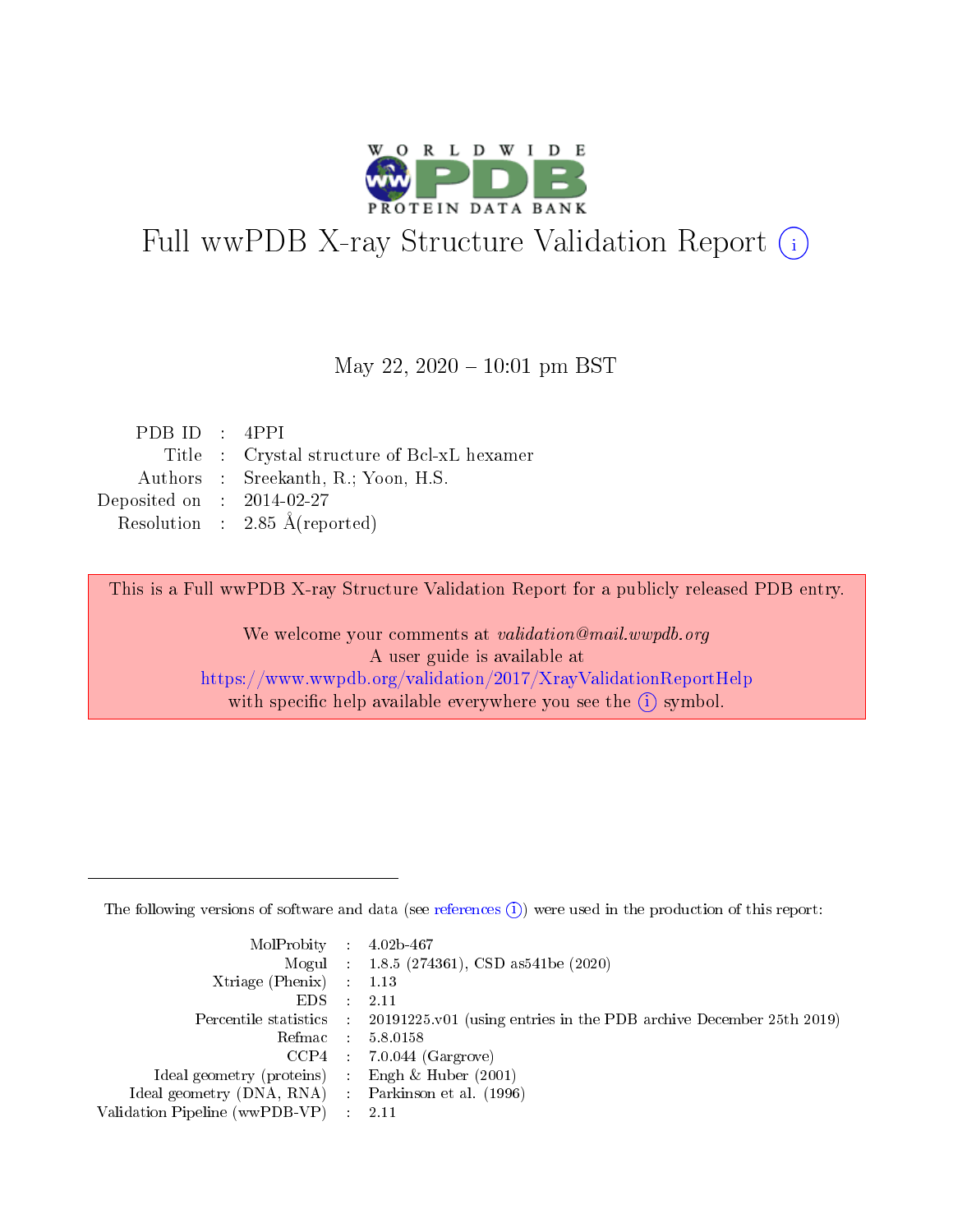# 1 [O](https://www.wwpdb.org/validation/2017/XrayValidationReportHelp#overall_quality)verall quality at a glance  $(i)$

The following experimental techniques were used to determine the structure: X-RAY DIFFRACTION

The reported resolution of this entry is 2.85 Å.

Percentile scores (ranging between 0-100) for global validation metrics of the entry are shown in the following graphic. The table shows the number of entries on which the scores are based.



| Metric                | Whole archive<br>$(\#\text{Entries})$ | <b>Similar resolution</b><br>$(\#\text{Entries},\,\text{resolution}\,\,\text{range}(\textup{\AA}))$ |
|-----------------------|---------------------------------------|-----------------------------------------------------------------------------------------------------|
| $R_{free}$            | 130704                                | 3168 (2.90-2.82)                                                                                    |
| Clashscore            | 141614                                | 3438 (2.90-2.82)                                                                                    |
| Ramachandran outliers | 138981                                | 3348 (2.90-2.82)                                                                                    |
| Sidechain outliers    | 138945                                | $3351 (2.90 - 2.82)$                                                                                |
| RSRZ outliers         | 127900                                | $3103(2.90-2.82)$                                                                                   |

The table below summarises the geometric issues observed across the polymeric chains and their fit to the electron density. The red, orange, yellow and green segments on the lower bar indicate the fraction of residues that contain outliers for  $>=$  3, 2, 1 and 0 types of geometric quality criteria respectively. A grey segment represents the fraction of residues that are not modelled. The numeric value for each fraction is indicated below the corresponding segment, with a dot representing fractions  $\epsilon=5\%$  The upper red bar (where present) indicates the fraction of residues that have poor fit to the electron density. The numeric value is given above the bar.

| Mol | ${\rm Chain}$ | Length |     | Quality of chain |     |  |     |  |  |
|-----|---------------|--------|-----|------------------|-----|--|-----|--|--|
|     |               |        | 13% |                  |     |  |     |  |  |
|     |               | 169    |     | 68%              | 11% |  | 20% |  |  |

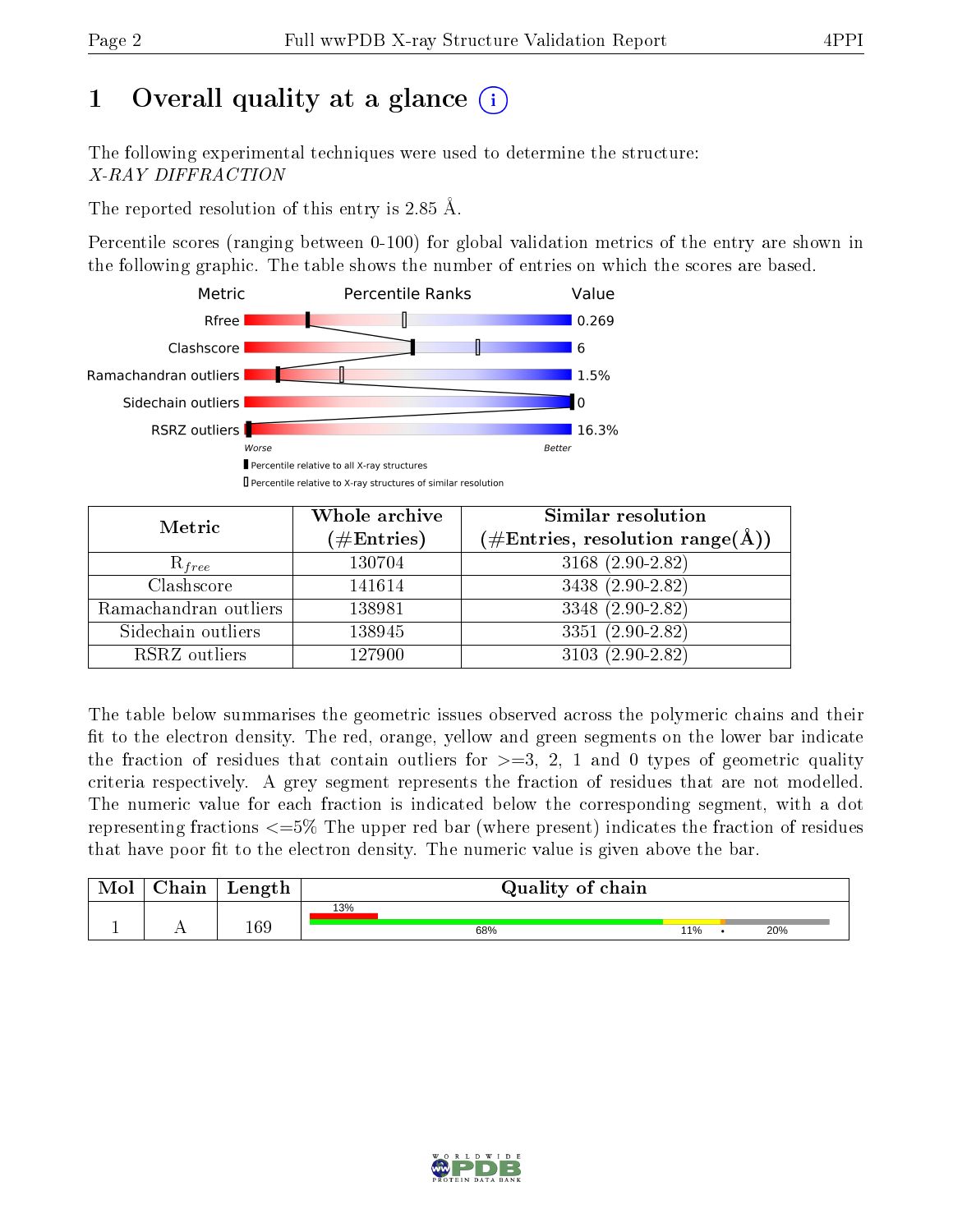# 2 Entry composition (i)

There are 3 unique types of molecules in this entry. The entry contains 1120 atoms, of which 0 are hydrogens and 0 are deuteriums.

In the tables below, the ZeroOcc column contains the number of atoms modelled with zero occupancy, the AltConf column contains the number of residues with at least one atom in alternate conformation and the Trace column contains the number of residues modelled with at most 2 atoms.

Molecule 1 is a protein called Bcl-2-like protein 1.

| Mol | ${\rm Chain}$ | <sup>'</sup> Residues | $\rm{Atoms}$                 |     |     | ZeroOcc | $\mid$ AltConf $\mid$ Trace |  |  |  |
|-----|---------------|-----------------------|------------------------------|-----|-----|---------|-----------------------------|--|--|--|
|     |               | 135                   | $\tau_\mathrm{otai}$<br>1099 | 705 | 185 | 206     |                             |  |  |  |

| Chain              | Residue                  | Modelled                 | Actual                                      | Comment         | Reference                         |
|--------------------|--------------------------|--------------------------|---------------------------------------------|-----------------|-----------------------------------|
| $\boldsymbol{A}$   | $\overline{\mathcal{L}}$ |                          | MET                                         | <b>DELETION</b> | <b>UNP</b><br>Q07817              |
| $\boldsymbol{A}$   | $\overline{?}$           |                          | <b>GLU</b>                                  | <b>DELETION</b> | <b>UNP</b><br>Q07817              |
| А                  | $\overline{?}$           |                          | <b>THR</b>                                  | <b>DELETION</b> | <b>UNP</b><br>Q07817              |
| $\overline{A}$     | $\overline{?}$           | $\blacksquare$           | PRO                                         | <b>DELETION</b> | <b>UNP</b><br>Q07817              |
| $\overline{A}$     | $\overline{?}$           |                          | SER                                         | <b>DELETION</b> | <b>UNP</b><br>Q07817              |
| $\boldsymbol{A}$   | $\ddot{.}$               |                          | ALA                                         | <b>DELETION</b> | <b>UNP</b><br>Q07817              |
| $\overline{A}$     | $\overline{?}$           | ÷                        | ILE                                         | <b>DELETION</b> | <b>UNP</b><br>Q07817              |
| $\overline{\rm A}$ | $\overline{?}$           |                          | <b>ASN</b>                                  | <b>DELETION</b> | <b>UNP</b><br>Q07817              |
| $\boldsymbol{A}$   | $\ddot{.}$               |                          | <b>GLY</b>                                  | <b>DELETION</b> | <b>UNP</b><br>Q07817              |
| $\overline{A}$     | $\overline{?}$           | ÷                        | <b>ASN</b>                                  | <b>DELETION</b> | <b>UNP</b><br>Q07817              |
| $\bf{A}$           | $\overline{?}$           |                          | PRO                                         | <b>DELETION</b> | <b>UNP</b><br>Q07817              |
| $\overline{A}$     | $\overline{?}$           |                          | SER                                         | <b>DELETION</b> | <b>UNP</b><br>Q07817              |
| $\overline{A}$     | $\overline{?}$           | $\equiv$                 | TRP                                         | <b>DELETION</b> | <b>UNP</b><br>Q07817              |
| $\overline{\rm A}$ | $\overline{?}$           |                          | <b>HIS</b>                                  | <b>DELETION</b> | <b>UNP</b><br>Q07817              |
| $\overline{A}$     | $\overline{?}$           |                          | LEU                                         | <b>DELETION</b> | <b>UNP</b><br>Q07817              |
| $\overline{A}$     | $\overline{?}$           | ÷                        | $\overline{\mathrm{A}}\mathrm{L}\mathrm{A}$ | <b>DELETION</b> | <b>UNP</b><br>Q07817              |
| $\overline{\rm A}$ | $\overline{?}$           |                          | $\overline{\text{ASP}}$                     | <b>DELETION</b> | <b>UNP</b><br>Q07817              |
| $\bf{A}$           | $\overline{?}$           |                          | <b>SER</b>                                  | <b>DELETION</b> | <b>UNP</b><br>Q07817              |
| $\overline{\rm A}$ | $\overline{?}$           | -                        | PRO                                         | <b>DELETION</b> | <b>UNP</b><br>Q07817              |
| $\overline{\rm A}$ | $\overline{?}$           |                          | <b>ALA</b>                                  | <b>DELETION</b> | <b>UNP</b><br>$Q\overline{07817}$ |
| $\overline{\rm A}$ | $\overline{?}$           |                          | $\overline{\text{VAL}}$                     | <b>DELETION</b> | <b>UNP</b><br>Q07817              |
| $\overline{A}$     | $\overline{?}$           | ÷                        | <b>ASN</b>                                  | <b>DELETION</b> | <b>UNP</b><br>Q07817              |
| $\bf{A}$           | $\overline{?}$           |                          | <b>GLY</b>                                  | <b>DELETION</b> | <b>UNP</b><br>Q07817              |
| $\overline{\rm A}$ | $\overline{?}$           |                          | $\overline{\rm ALA}$                        | <b>DELETION</b> | <b>UNP</b><br>Q07817              |
| $\boldsymbol{A}$   | $\overline{?}$           | $\blacksquare$           | <b>THR</b>                                  | <b>DELETION</b> | <b>UNP</b><br>Q07817              |
| $\overline{A}$     | $\overline{?}$           |                          | <b>GLY</b>                                  | <b>DELETION</b> | <b>UNP</b><br>Q07817              |
| $\overline{A}$     | $\overline{?}$           | $\overline{\phantom{0}}$ | <b>HIS</b>                                  | <b>DELETION</b> | <b>UNP</b><br>Q07817              |

There are 40 discrepancies between the modelled and reference sequences:

 $Continued$  on next page...

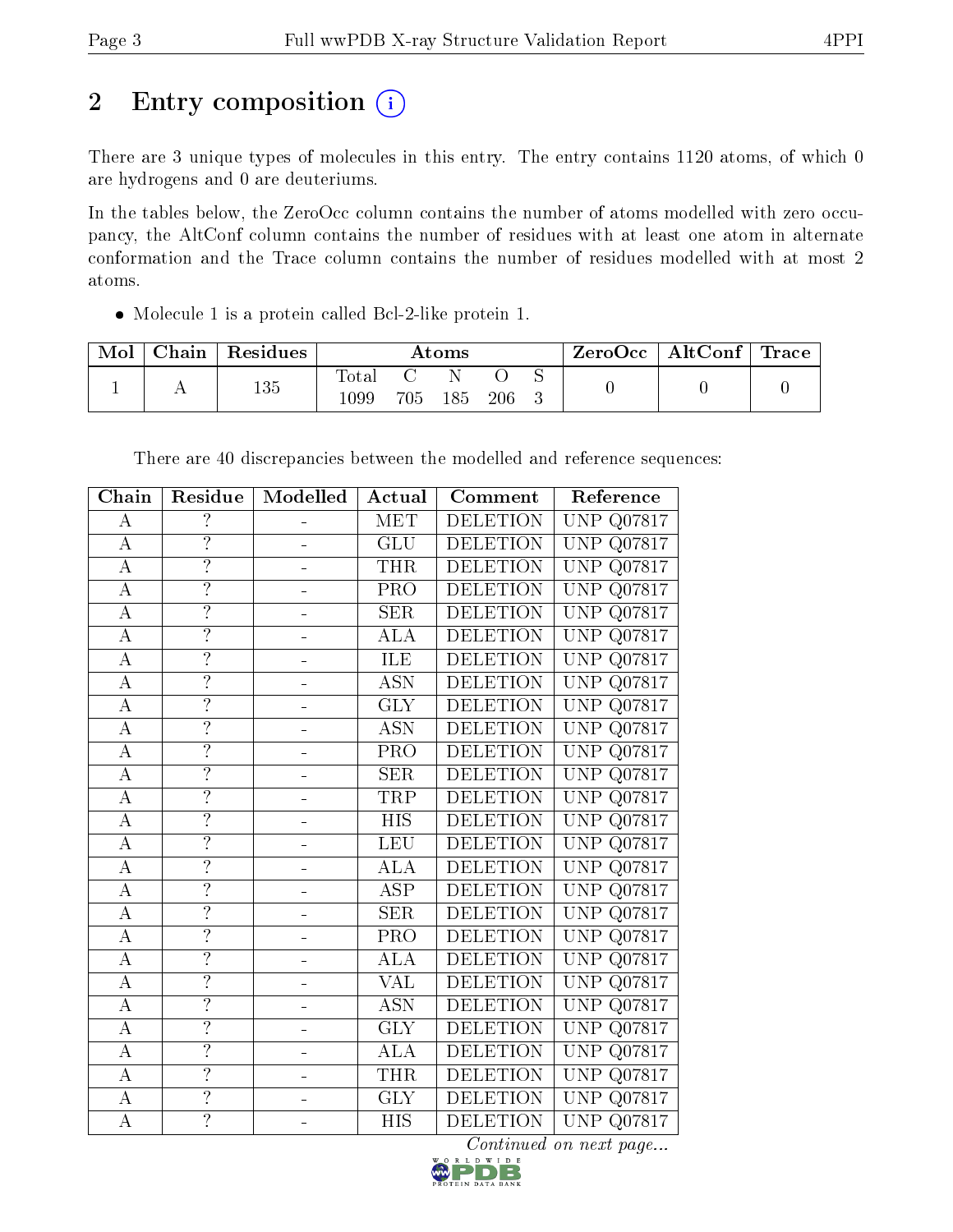| Chain | Residue       | Modelled | Actual     | Comment         | Reference         |
|-------|---------------|----------|------------|-----------------|-------------------|
| A     | ?             |          | <b>SER</b> | <b>DELETION</b> | <b>UNP Q07817</b> |
| А     | $\mathcal{P}$ |          | <b>SER</b> | <b>DELETION</b> | <b>UNP Q07817</b> |
| А     | ?             |          | <b>SER</b> | <b>DELETION</b> | <b>UNP Q07817</b> |
| А     | ?             |          | <b>LEU</b> | <b>DELETION</b> | <b>UNP Q07817</b> |
| А     | ?             |          | ASP        | <b>DELETION</b> | <b>UNP Q07817</b> |
| А     | ?             |          | ALA        | <b>DELETION</b> | <b>UNP Q07817</b> |
| А     | ?             |          | $\rm{ARG}$ | <b>DELETION</b> | <b>UNP Q07817</b> |
| А     | $\mathcal{P}$ |          | GLU        | <b>DELETION</b> | <b>UNP Q07817</b> |
| А     | ?             |          | VAL        | <b>DELETION</b> | <b>UNP Q07817</b> |
| А     | ?             |          | ILE        | <b>DELETION</b> | <b>UNP Q07817</b> |
| А     | $\mathcal{P}$ |          | <b>PRO</b> | <b>DELETION</b> | <b>UNP Q07817</b> |
| А     | ?             |          | MET        | <b>DELETION</b> | <b>UNP Q07817</b> |
| А     | ?             |          | ALA        | <b>DELETION</b> | <b>UNP Q07817</b> |

Continued from previous page...

 $\bullet$  Molecule 2 is GLYCEROL (three-letter code: GOL) (formula:  $\rm{C_3H_8O_3}).$ 



|  | $\parallel$ Mol $\parallel$ Chain $\parallel$ Residues | Atoms   |  |  | $ZeroOcc \   \ AltConf$ |  |
|--|--------------------------------------------------------|---------|--|--|-------------------------|--|
|  |                                                        | Total C |  |  |                         |  |

• Molecule 3 is water.

|  | $\text{Mol}$   Chain   Residues | Atoms | $\mid$ ZeroOcc $\mid$ AltConf $\mid$ |  |
|--|---------------------------------|-------|--------------------------------------|--|
|  |                                 | Total |                                      |  |

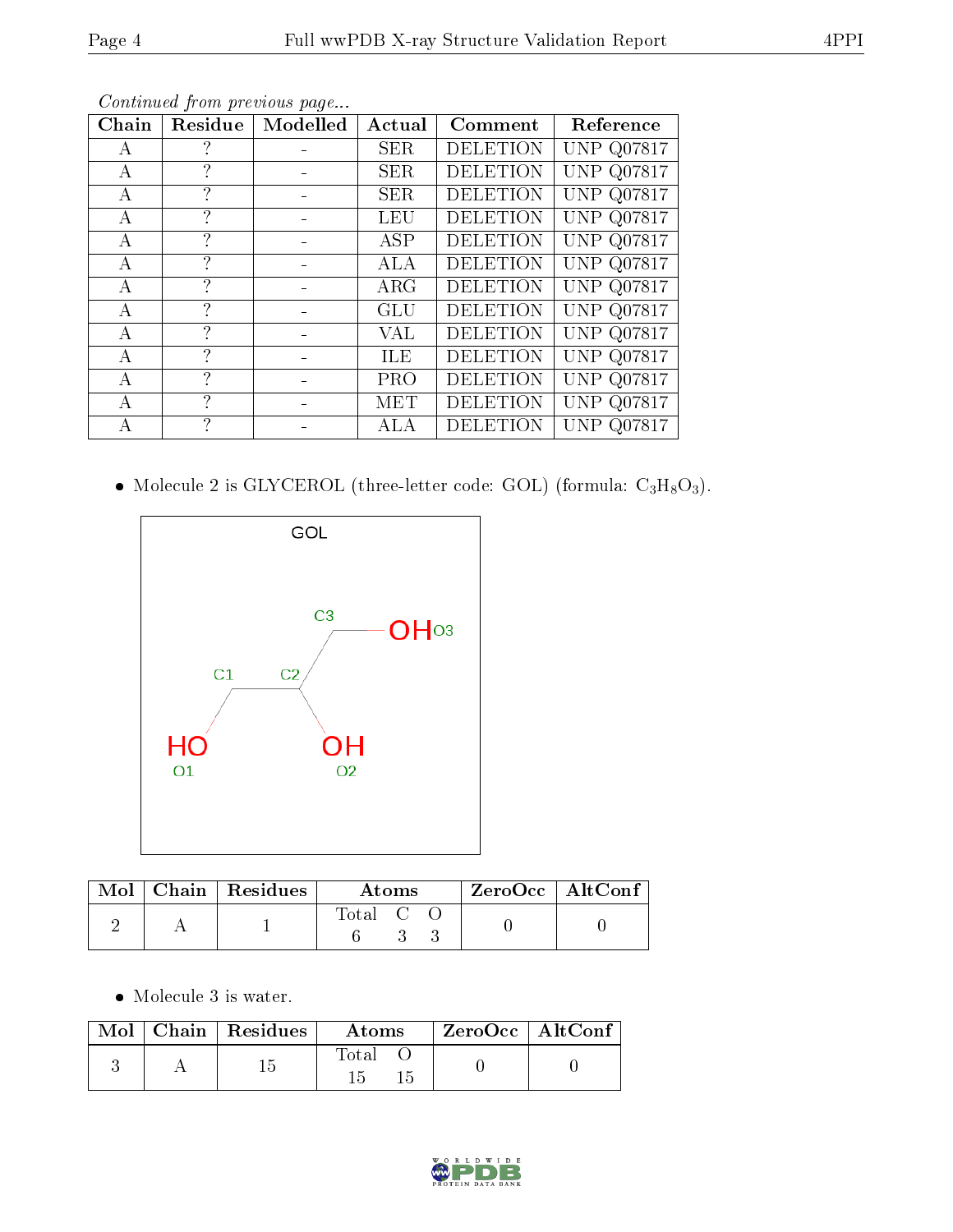# 3 Residue-property plots  $(i)$

These plots are drawn for all protein, RNA and DNA chains in the entry. The first graphic for a chain summarises the proportions of the various outlier classes displayed in the second graphic. The second graphic shows the sequence view annotated by issues in geometry and electron density. Residues are color-coded according to the number of geometric quality criteria for which they contain at least one outlier: green  $= 0$ , yellow  $= 1$ , orange  $= 2$  and red  $= 3$  or more. A red dot above a residue indicates a poor fit to the electron density (RSRZ  $> 2$ ). Stretches of 2 or more consecutive residues without any outlier are shown as a green connector. Residues present in the sample, but not in the model, are shown in grey.



• Molecule 1: Bcl-2-like protein 1

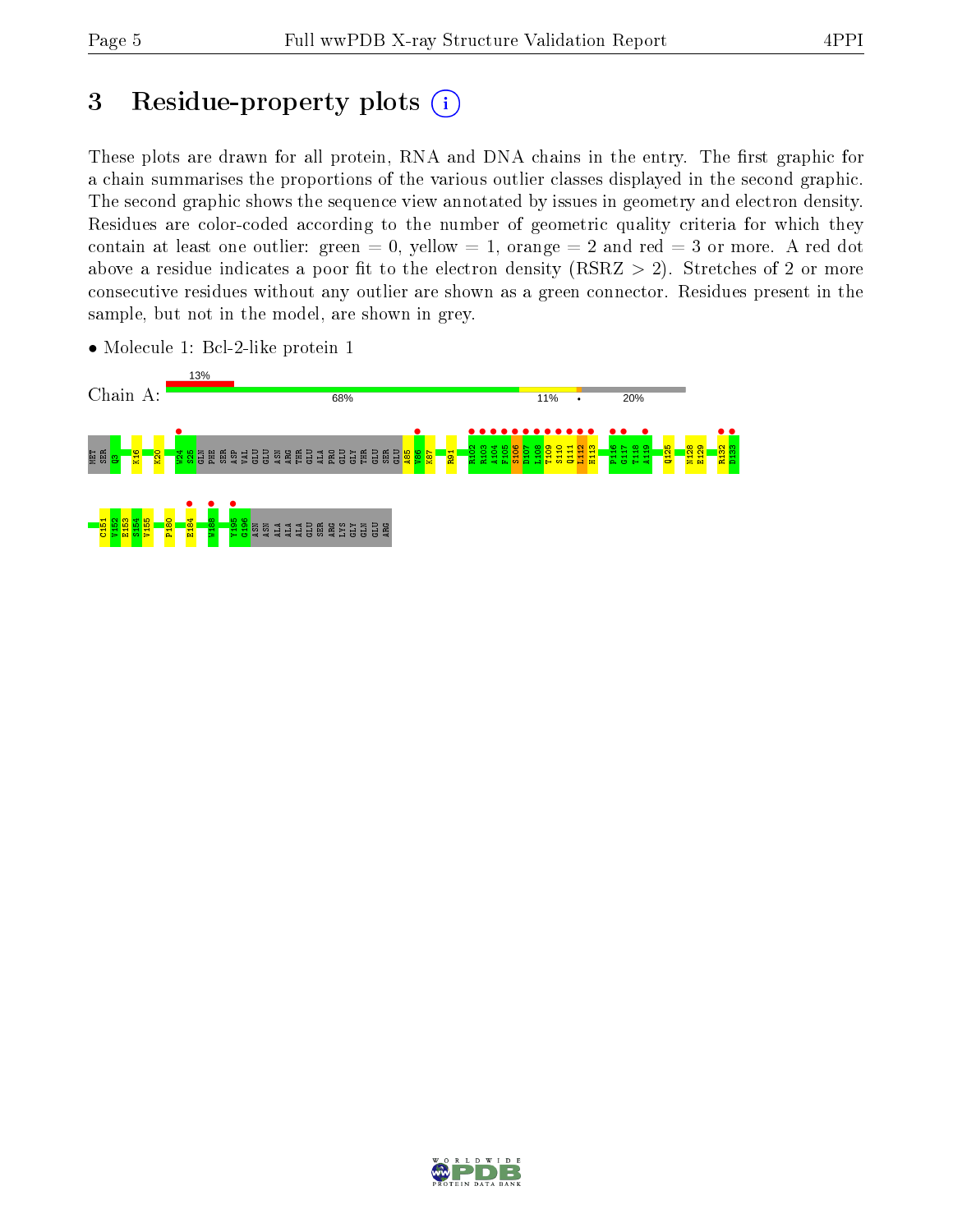# 4 Data and refinement statistics  $(i)$

| Property                                                             | Value                                                     | Source     |
|----------------------------------------------------------------------|-----------------------------------------------------------|------------|
| Space group                                                          | I 41 3 2                                                  | Depositor  |
| Cell constants                                                       | $153.63\text{\AA}$<br>$153.63\textup{\AA}$<br>$153.63\AA$ |            |
| a, b, c, $\alpha$ , $\beta$ , $\gamma$                               | $90.00^\circ$<br>$90.00^\circ$<br>$90.00^\circ$           | Depositor  |
| Resolution $(A)$                                                     | 27.16<br>$-2.85$                                          | Depositor  |
|                                                                      | $38.41 - 2.85$                                            | <b>EDS</b> |
| % Data completeness                                                  | $95.6(27.16-2.85)$                                        | Depositor  |
| (in resolution range)                                                | $95.2(38.41-2.85)$                                        | <b>EDS</b> |
| $R_{merge}$                                                          | 0.09                                                      | Depositor  |
| $\mathrm{R}_{sym}$                                                   | (Not available)                                           | Depositor  |
| $\langle I/\sigma(I)\overline{\rangle}^{-1}$                         | $4.32$ (at 2.86Å)                                         | Xtriage    |
| Refinement program                                                   | PHENIX (phenix.refine: 1.8.4 1496)                        | Depositor  |
|                                                                      | 0.236<br>0.269<br>$\sim$                                  | Depositor  |
| $R, R_{free}$                                                        | 0.237,<br>0.269                                           | DCC        |
| $R_{free}$ test set                                                  | 701 reflections $(9.78\%)$                                | wwPDB-VP   |
| Wilson B-factor $(\AA^2)$                                            | 86.6                                                      | Xtriage    |
| Anisotropy                                                           | 0.000                                                     | Xtriage    |
| Bulk solvent $k_{sol}(e/\mathring{A}^3)$ , $B_{sol}(\mathring{A}^2)$ | $0.36$ , $81.1$                                           | <b>EDS</b> |
| L-test for twinning <sup>2</sup>                                     | $< L >$ = 0.50, $< L2 >$ = 0.34                           | Xtriage    |
| Estimated twinning fraction                                          | No twinning to report.                                    | Xtriage    |
| $\overline{F_o,F_c}$ correlation                                     | $\rm 0.92$                                                | <b>EDS</b> |
| Total number of atoms                                                | 1120                                                      | wwPDB-VP   |
| Average B, all atoms $(A^2)$                                         | 91.0                                                      | wwPDB-VP   |

Xtriage's analysis on translational NCS is as follows: The largest off-origin peak in the Patterson function is  $3.76\%$  of the height of the origin peak. No significant pseudotranslation is detected.

<sup>&</sup>lt;sup>2</sup>Theoretical values of  $\langle |L| \rangle$ ,  $\langle L^2 \rangle$  for acentric reflections are 0.5, 0.333 respectively for untwinned datasets, and 0.375, 0.2 for perfectly twinned datasets.



<span id="page-5-1"></span><span id="page-5-0"></span><sup>1</sup> Intensities estimated from amplitudes.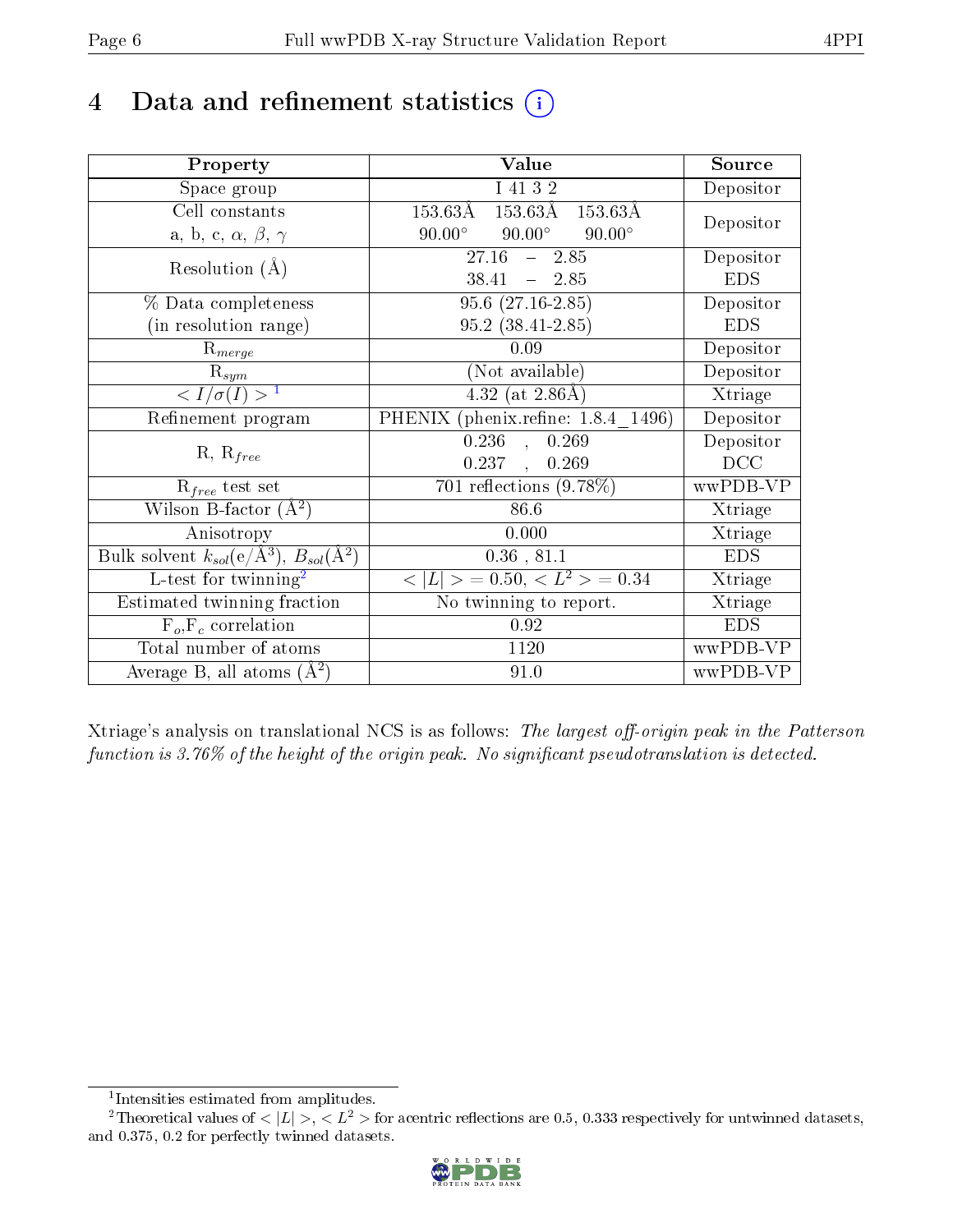# 5 Model quality  $(i)$

# 5.1 Standard geometry  $\overline{()}$

Bond lengths and bond angles in the following residue types are not validated in this section: GOL

The Z score for a bond length (or angle) is the number of standard deviations the observed value is removed from the expected value. A bond length (or angle) with  $|Z| > 5$  is considered an outlier worth inspection. RMSZ is the root-mean-square of all Z scores of the bond lengths (or angles).

| $Mol$   Chain |      | Bond lengths                    | Bond angles |        |  |
|---------------|------|---------------------------------|-------------|--------|--|
|               |      | RMSZ $ #Z  > 5$ RMSZ $ #Z  > 5$ |             |        |  |
|               | 0.30 | 0/1126                          | 0.49        | 0/1524 |  |

There are no bond length outliers.

There are no bond angle outliers.

There are no chirality outliers.

There are no planarity outliers.

# 5.2 Too-close contacts  $(i)$

In the following table, the Non-H and H(model) columns list the number of non-hydrogen atoms and hydrogen atoms in the chain respectively. The H(added) column lists the number of hydrogen atoms added and optimized by MolProbity. The Clashes column lists the number of clashes within the asymmetric unit, whereas Symm-Clashes lists symmetry related clashes.

| Mol |      |      | Chain   Non-H   H(model)   H(added)   Clashes   Symm-Clashes |
|-----|------|------|--------------------------------------------------------------|
|     | 1099 | 1043 |                                                              |
|     |      |      |                                                              |
|     |      |      |                                                              |
|     |      |      |                                                              |

The all-atom clashscore is defined as the number of clashes found per 1000 atoms (including hydrogen atoms). The all-atom clashscore for this structure is 6.

All (12) close contacts within the same asymmetric unit are listed below, sorted by their clash magnitude.

| Atom-1              | Atom-2                | Interatomic<br>distance $(A)$ | <b>Clash</b><br>overlap $(A)$ |
|---------------------|-----------------------|-------------------------------|-------------------------------|
| 1: A: 129: GLU: HG3 | $1:$ A:132: ARG: HH11 | - 49                          |                               |

Continued on next page...

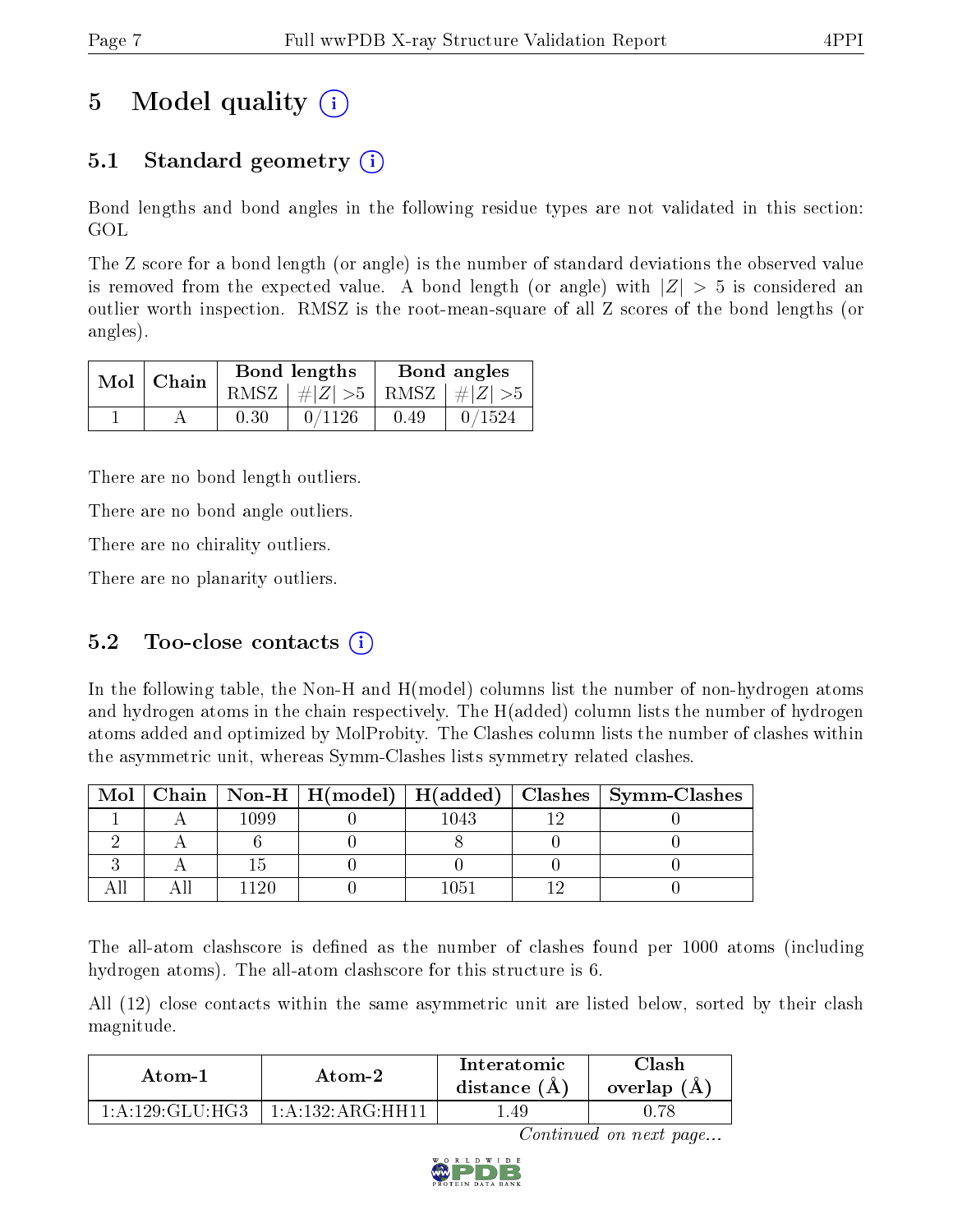| Atom-1            | Atom-2               | Interatomic<br>distance $(A)$ | Clash<br>overlap $(A)$ |
|-------------------|----------------------|-------------------------------|------------------------|
| 1:A:85:ALA:HB3    | 1:A:87:LYS:HG3       | 1.72                          | 0.70                   |
| 1: A:151: CYS:O   | 1:A:155:VAL:HG13     | 2.08                          | 0.54                   |
| 1: A: 180: PRO: O | 1: A:184: GLU:HG3    | 2.09                          | 0.52                   |
| 1: A:87: LYS:O    | 1: A:91: ARG:HG3     | 2.13                          | 0.48                   |
| 1:A:112:LEU:HD12  | 1: A: 153: GLU: HG3  | 1.97                          | 0.47                   |
| 1:A:111:GLN:0     | 1: A:113:HIS:N       | 2.42                          | 0.45                   |
| 1: A:106: SER: HA | 1: A:109:THR:O       | 2.17                          | 0.45                   |
| 1: A: 125: GLN:O  | 1: A:128: ASN:HB2    | 2.18                          | 0.43                   |
| 1: A:16: LYS:O    | 1: A:20: LYS: HG2    | 2.19                          | 0.43                   |
| 1: A:109:THR:O    | 1: A: 109: THR: HG22 | 2.18                          | 0.43                   |
| 1: A:110: SER:OG  | 1: A: 110: SER: O    | 2.39                          | 0.40                   |

Continued from previous page...

There are no symmetry-related clashes.

### 5.3 Torsion angles (i)

#### 5.3.1 Protein backbone  $(i)$

In the following table, the Percentiles column shows the percent Ramachandran outliers of the chain as a percentile score with respect to all X-ray entries followed by that with respect to entries of similar resolution.

The Analysed column shows the number of residues for which the backbone conformation was analysed, and the total number of residues.

| Mol   Chain | Analysed                                |  | Favoured   Allowed   Outliers   Percentiles                                                |
|-------------|-----------------------------------------|--|--------------------------------------------------------------------------------------------|
|             | $131/169$ (78\%)   122 (93\%)   7 (5\%) |  | $\begin{array}{ c c c c c c c c } \hline 2 & 2 & \sqrt{2} & 10 & 30 \\ \hline \end{array}$ |

All (2) Ramachandran outliers are listed below:

| Mol | Chain | Res | Type |
|-----|-------|-----|------|
|     |       |     |      |
|     |       |     |      |

#### 5.3.2 Protein sidechains  $(i)$

In the following table, the Percentiles column shows the percent sidechain outliers of the chain as a percentile score with respect to all X-ray entries followed by that with respect to entries of similar resolution.

The Analysed column shows the number of residues for which the sidechain conformation was

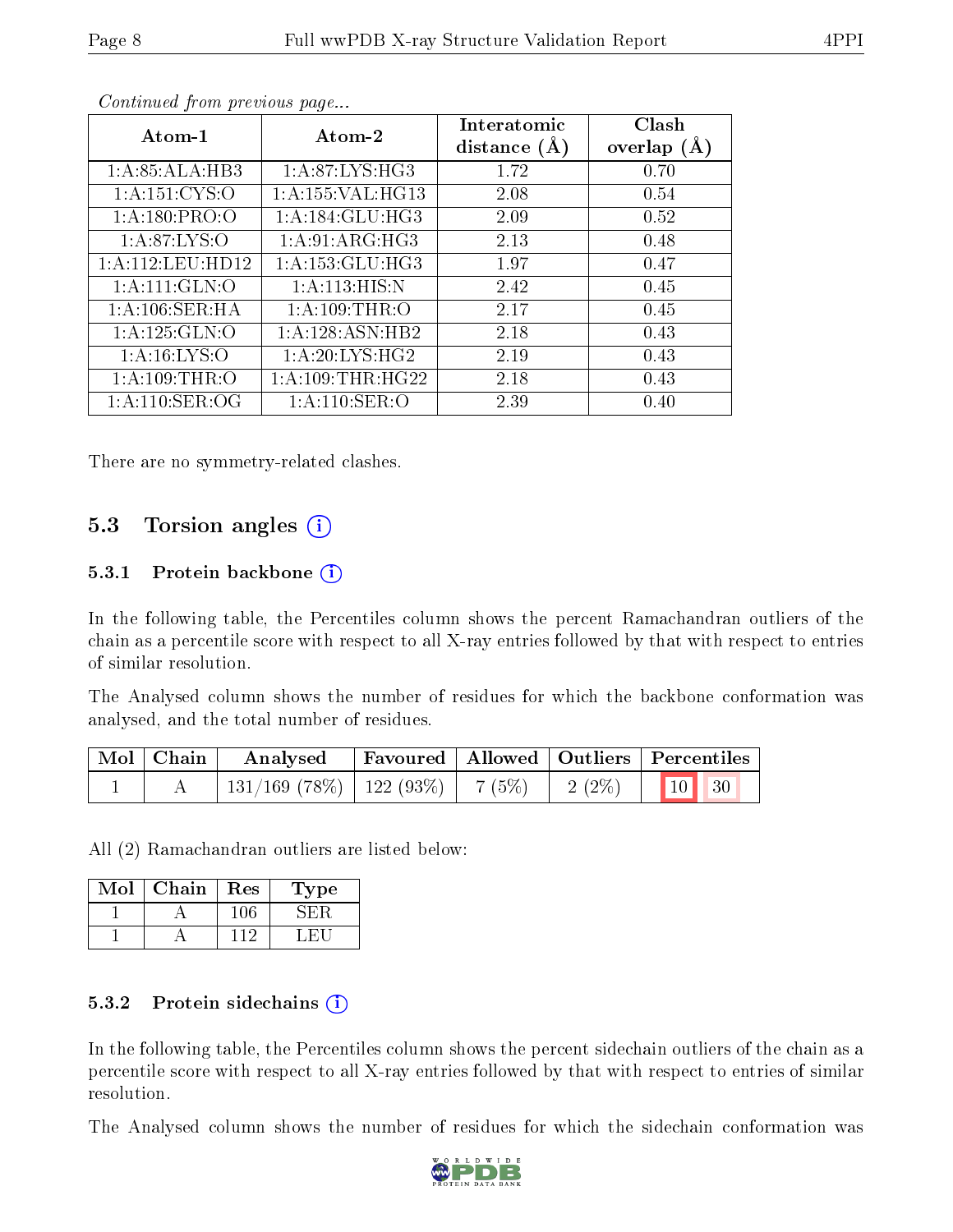|  |  |  |  |  | analysed, and the total number of residues. |  |
|--|--|--|--|--|---------------------------------------------|--|
|--|--|--|--|--|---------------------------------------------|--|

| Mol   Chain | Analysed                       |  | $\mid$ Rotameric $\mid$ Outliers $\mid$ Percentiles          |  |
|-------------|--------------------------------|--|--------------------------------------------------------------|--|
|             | $115/143$ (80\%)   115 (100\%) |  | $\begin{array}{ c c c c c }\n\hline\n100 & 100\n\end{array}$ |  |

There are no protein residues with a non-rotameric sidechain to report.

Some sidechains can be flipped to improve hydrogen bonding and reduce clashes. There are no such sidechains identified.

#### 5.3.3 RNA  $(i)$

There are no RNA molecules in this entry.

### 5.4 Non-standard residues in protein, DNA, RNA chains (i)

There are no non-standard protein/DNA/RNA residues in this entry.

### 5.5 Carbohydrates (i)

There are no carbohydrates in this entry.

### 5.6 Ligand geometry (i)

1 ligand is modelled in this entry.

In the following table, the Counts columns list the number of bonds (or angles) for which Mogul statistics could be retrieved, the number of bonds (or angles) that are observed in the model and the number of bonds (or angles) that are dened in the Chemical Component Dictionary. The Link column lists molecule types, if any, to which the group is linked. The Z score for a bond length (or angle) is the number of standard deviations the observed value is removed from the expected value. A bond length (or angle) with  $|Z| > 2$  is considered an outlier worth inspection. RMSZ is the root-mean-square of all Z scores of the bond lengths (or angles).

| Mol |           | $\mid$ Type $\mid$ Chain $\mid$ Res $\mid$ |     |              |        | Bond lengths |                                                          |       | Bond angles |  |
|-----|-----------|--------------------------------------------|-----|--------------|--------|--------------|----------------------------------------------------------|-------|-------------|--|
|     |           |                                            |     | $\perp$ Link | Counts |              | RMSZ $\mid \#  Z  > 2$   Counts   RMSZ $\mid \#  Z  > 2$ |       |             |  |
|     | $\rm GOL$ |                                            | 301 | $\sim$       | 0.5.5  | 0.35         |                                                          | 0.5.5 | 0.35        |  |

In the following table, the Chirals column lists the number of chiral outliers, the number of chiral centers analysed, the number of these observed in the model and the number defined in the Chemical Component Dictionary. Similar counts are reported in the Torsion and Rings columns. '-' means no outliers of that kind were identified.

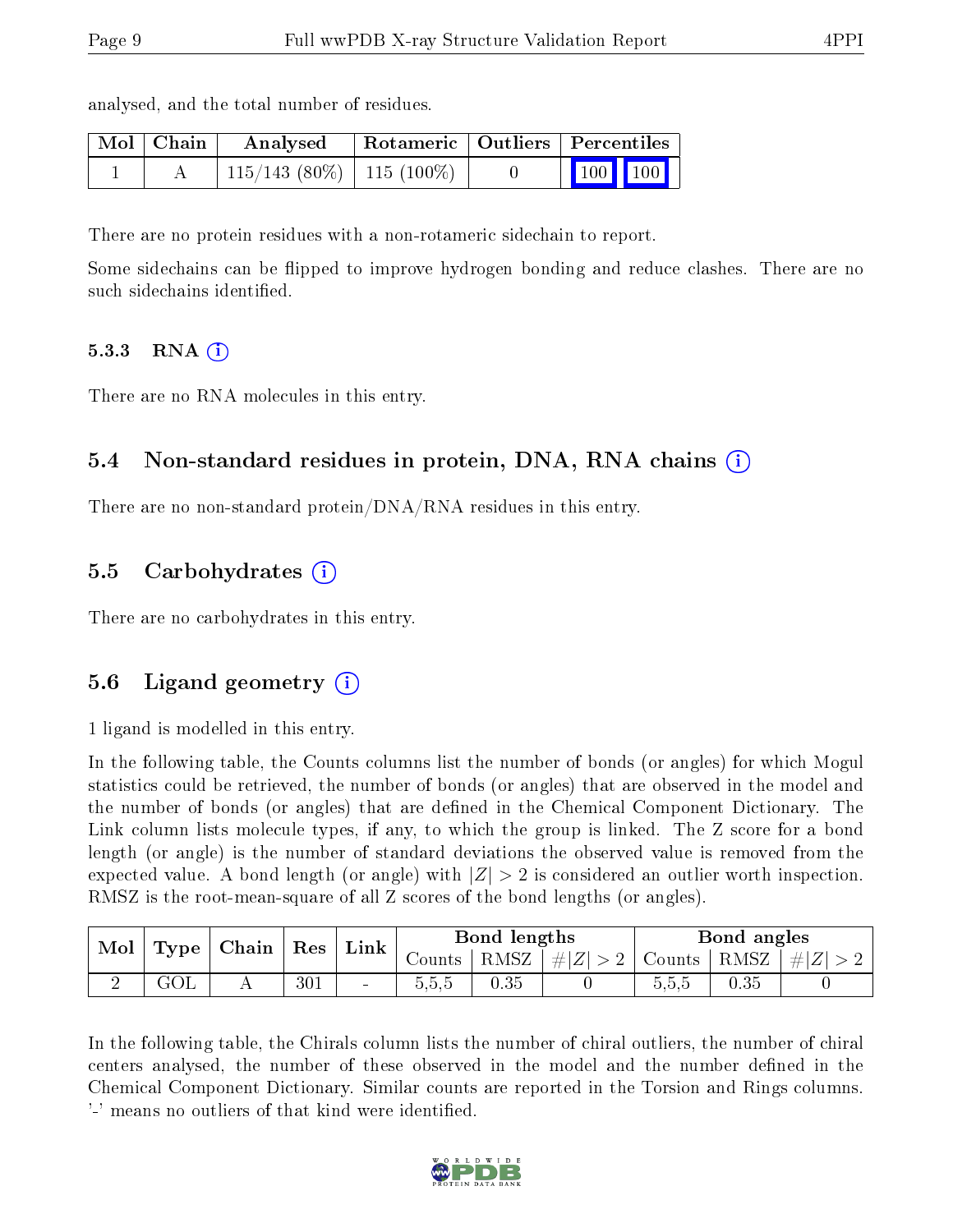|                              |              |  | Mol   Type   Chain   Res   Link   Chirals   Torsions   Rings |  |
|------------------------------|--------------|--|--------------------------------------------------------------|--|
| $\overline{\phantom{a}}$ GOL | $A \mid 301$ |  | $\vert$ 4/4/4/4 $\vert$                                      |  |

There are no bond length outliers.

There are no bond angle outliers.

There are no chirality outliers.

All (4) torsion outliers are listed below:

| Mol                         | Chain | $\operatorname{Res}$ | <b>Type</b> | Atoms                                                |
|-----------------------------|-------|----------------------|-------------|------------------------------------------------------|
| 9                           |       | -301                 | GOL.        | $C1-C2-C3-O3$                                        |
| $\mathcal{D}_{\mathcal{L}}$ |       | -301                 | GOL         | $O1 - C1 - C2 - O2$                                  |
| 2                           |       | 301                  | GOL.        | $O1-C1-C2-C3$                                        |
| 9                           |       | -301                 | GOL.        | $O2$ -C <sub>2</sub> -C <sub>3</sub> -O <sub>3</sub> |

There are no ring outliers.

No monomer is involved in short contacts.

### 5.7 [O](https://www.wwpdb.org/validation/2017/XrayValidationReportHelp#nonstandard_residues_and_ligands)ther polymers (i)

There are no such residues in this entry.

### 5.8 Polymer linkage issues (i)

There are no chain breaks in this entry.

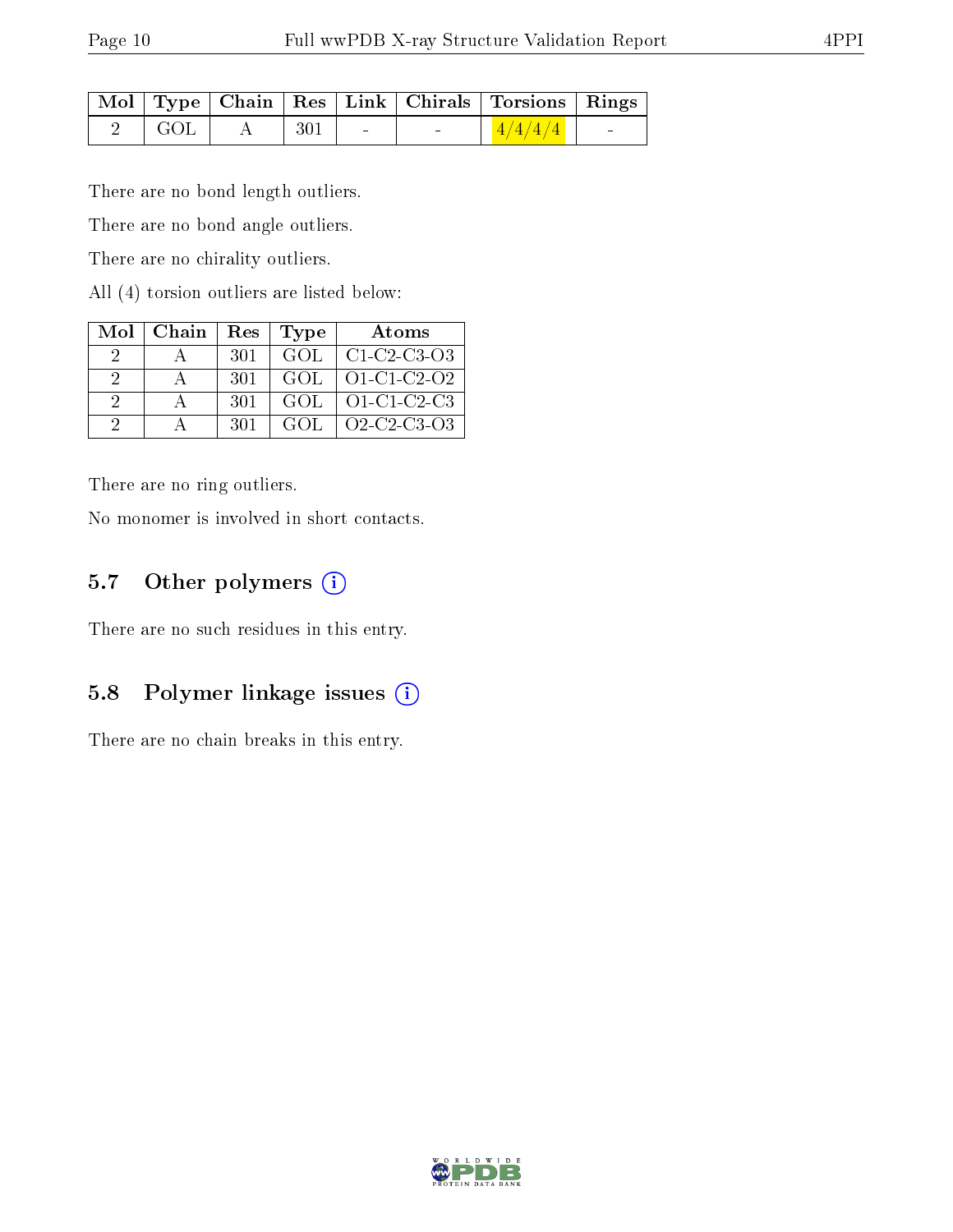# 6 Fit of model and data  $(i)$

# 6.1 Protein, DNA and RNA chains  $(i)$

In the following table, the column labelled  $#RSRZ> 2'$  contains the number (and percentage) of RSRZ outliers, followed by percent RSRZ outliers for the chain as percentile scores relative to all X-ray entries and entries of similar resolution. The OWAB column contains the minimum, median,  $95<sup>th</sup>$  percentile and maximum values of the occupancy-weighted average B-factor per residue. The column labelled ' $Q< 0.9$ ' lists the number of (and percentage) of residues with an average occupancy less than 0.9.

| $\mid$ Mol $\mid$ Chain | Analysed             | $^+$ <rsrz></rsrz> | $\#\mathrm{RSRZ}{>}2$               | $\text{OWAB}(\AA^2)$ $\mid$ Q<0.9 $\mid$ |  |
|-------------------------|----------------------|--------------------|-------------------------------------|------------------------------------------|--|
|                         | $\mid$ 135/169 (79%) | 0.88               | 22 (16%)   1   1   62, 84, 148, 170 |                                          |  |

All (22) RSRZ outliers are listed below:

| Mol            | Chain              | Res | <b>Type</b>             | <b>RSRZ</b>      |
|----------------|--------------------|-----|-------------------------|------------------|
| $\mathbf{1}$   | A                  | 108 | LEU                     | 5.0              |
| $\overline{1}$ | $\overline{\rm A}$ | 107 | ASP                     | 4.6              |
| $\mathbf{1}$   | $\overline{A}$     | 111 | $\overline{\text{GLN}}$ | 4.0              |
| $\mathbf{1}$   | $\overline{\rm A}$ | 105 | PHE                     | $3.9\,$          |
| $\overline{1}$ | $\overline{\rm A}$ | 109 | <b>THR</b>              | $\overline{3.7}$ |
| $\overline{1}$ | $\overline{\rm A}$ | 117 | $\overline{\text{GLY}}$ | 3.6              |
| $\overline{1}$ | $\overline{A}$     | 110 | SER                     | $3.5\,$          |
| $\mathbf{1}$   | $\overline{A}$     | 184 | GLU                     | 3.4              |
| $\overline{1}$ | $\overline{\rm A}$ | 195 | <b>TYR</b>              | 3.2              |
| $\overline{1}$ | $\overline{A}$     | 106 | <b>SER</b>              | 2.9              |
| $\overline{1}$ | $\overline{A}$     | 24  | TRP                     | 2.8              |
| $\mathbf{1}$   | $\overline{\rm A}$ | 188 | TRP                     | 2.8              |
| $\mathbf{1}$   | $\overline{A}$     | 103 | $\rm{ARG}$              | 2.6              |
| $\mathbf{1}$   | $\boldsymbol{A}$   | 102 | $\rm{ARG}$              | 2.5              |
| $\overline{1}$ | $\overline{A}$     | 132 | $\rm{ARG}$              | 2.4              |
| $\mathbf{1}$   | $\overline{A}$     | 116 | PRO                     | 2.4              |
| $\mathbf{1}$   | $\overline{\rm A}$ | 119 | ALA                     | 2.3              |
| $\overline{1}$ | $\overline{\rm A}$ | 112 | LEU                     | 2.3              |
| $\overline{1}$ | $\boldsymbol{A}$   | 113 | <b>HIS</b>              | 2.3              |
| $\overline{1}$ | $\overline{\rm A}$ | 86  | VAL                     | 2.3              |
| $\mathbf{1}$   | $\boldsymbol{A}$   | 133 | <b>ASP</b>              | 2.1              |
| $\overline{1}$ | А                  | 104 | ALA                     | 2.0              |

# 6.2 Non-standard residues in protein, DNA, RNA chains  $(i)$

There are no non-standard protein/DNA/RNA residues in this entry.